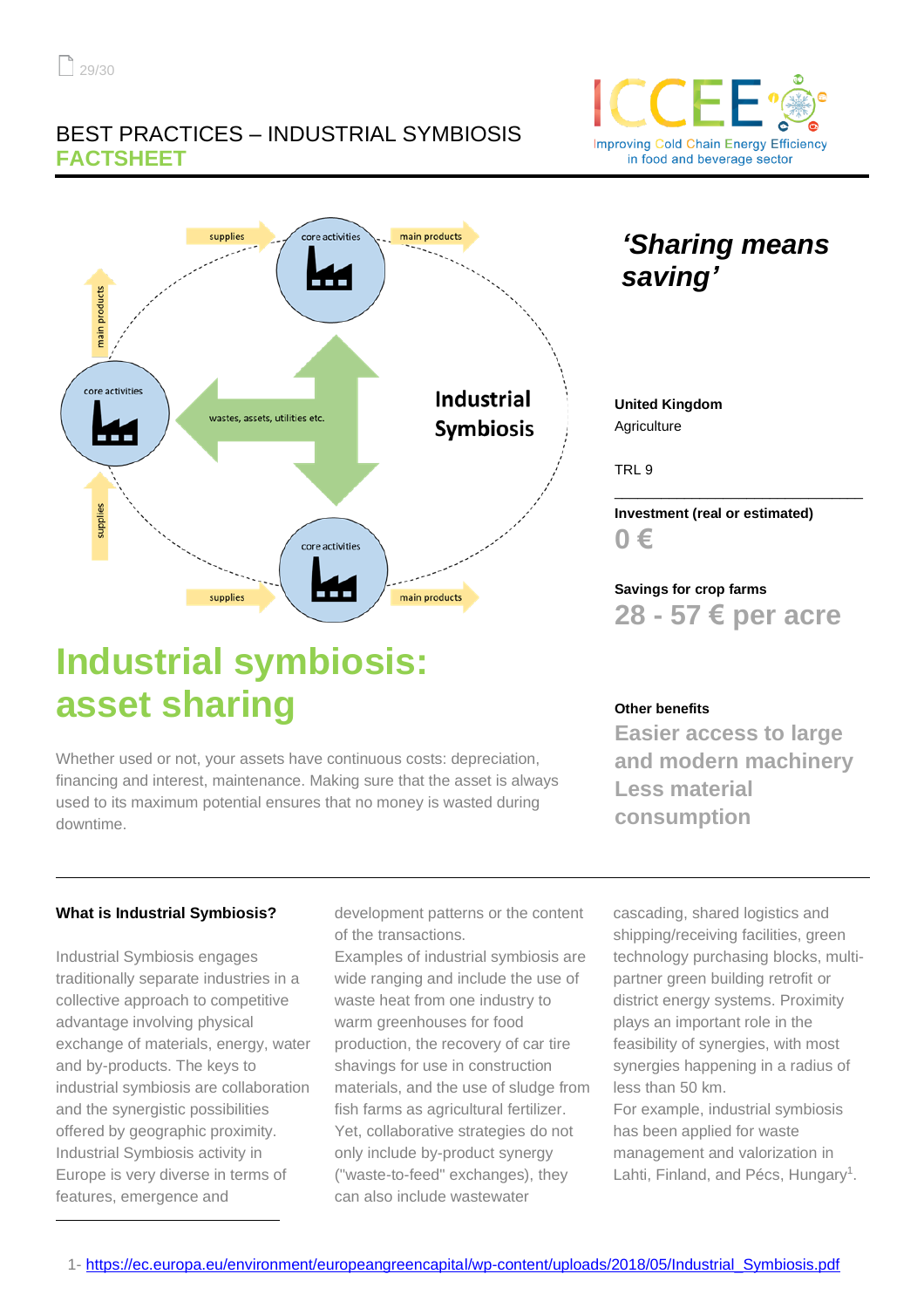## BEST PRACTICES – INDUSTRIAL SYMBIOSIS **FACTSHEET**

#### **Sharing an asset with other**

**companies** can be done when you are not using the asset for 100%. An asset can be anything that you use to make your business run. An alternative to sharing currently owned assets is to invest in a new asset together with a partner. The combined investment will lower the investment costs per partner enabling investments, which would otherwise be out of reach.

When you share assets, you can more easily scale your business: rent out the assets if you are not using them, or access others spare

#### **To get started with sharing, you can follow these steps:**

- 1. Make an inventory of chances for asset sharing
- 2. Acknowledge and quantify under-used assets
- 3. Develop sharing policy and appoint someone to manage this task
- 4. Make an inventory of supply and demand
- 5. Use online marketplace or set up ad-hoc partnerships
- 6. Integrate sharing of assets in your company culture and daily operations

capacity when you need it.

**Trust** is essential in the sharing economy. Maybe you do not want to share your important assets - either because the other party is a competitor, because your equipment is so specific that there is no need for it by others, or because your assets are sensitive to disruptions or changed operating parameters. Two

approaches are available:

Find non-critical assets to share so you need less trust or make use of an online sharing platform where users are verifiable and can be rated.

*A symbiotic partnership is effectively the opportunistic coming together of two or more actors from sectors that, under normal circumstances, would not come into contact.*

#### **Key benefits**

Collective arrangements for expensive assets help to share the costs of capital and depreciation.

Efficiencies are also made through access to more modern and larger machinery that would otherwise be out of reach for the small to medium companies.

A secondary benefit of sharing assets is in the environmental gains. If two businesses can share the same asset to avoid the purchase of a second asset, less material is consumed.

#### **Sharing agricultural equipment**

The advanced machinery that farms need to boost competitive advantage is often costly to buy and maintain, especially for smaller operators. This is why the sharing economy is an ideal option. Digital technology and online platforms make this exchange of assets much more efficient and regulated.



Sharing the equipment can be done in different ways. Neighboring farms can buy machinery together and split the costs equally or on a pay-per-use basis. During the asset's lifetime, it is important to agree on conditions for using the machinery and things like maintenance and general care, and what happens when a user damages the machinery. This requires careful planning. In cases where no solution can be found for the specific tool, more generic equipment such as forklifts, loaders and trailers can still be shared. Farms can also pool resources, which includes labor and even non-farm assets. Labor and machinery savings for crop farms, for instance, have been estimated at between 28  $\epsilon$  and 57  $\epsilon$  per acre.

**Logistics pooling** can help companies to maximiser loads and minimize the number of trips and distance travelled, resulting in lower overall transport (fuel, maintenance) and personnel costs.

According to Eurostat, 25 % of truck kilometers in EU countries run empty. For example, in the UK food supply chain only 52 % of the available space on loaded trips is used. Larger trucks, which can carry a payload of up to 29 tonnes, transport on average only 17.6 tonnes when loaded and 12.7 tonnes if empty running is allowed.

These statistics show that there is plenty of room for improvement, in many sectors. Multi-mode partnerships aimed at maximizing capacity (on outbound and return